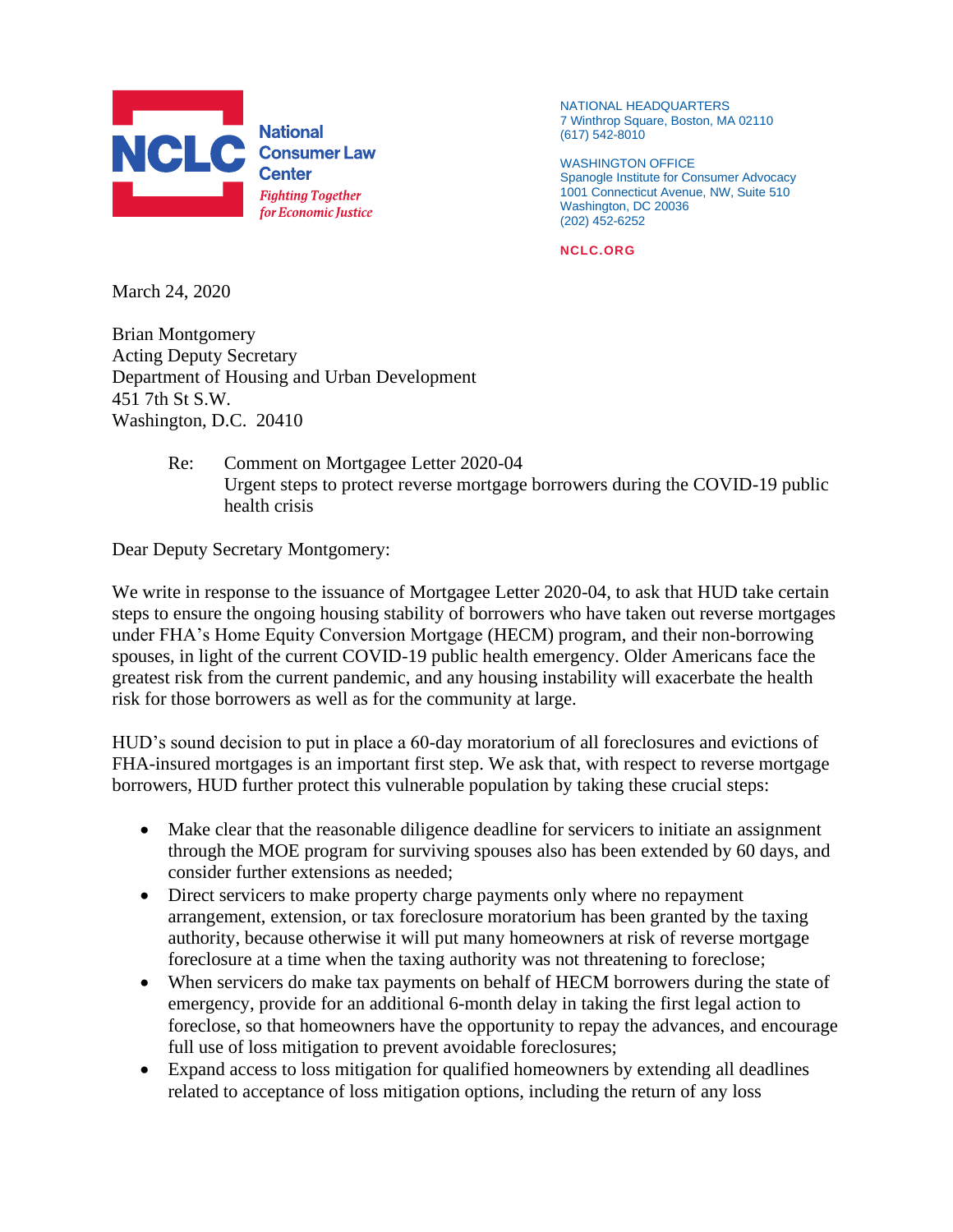Assistant Secretary Montgomery March 24, 2020 Page 2

> mitigation agreements, and by allowing for new repayment plans when borrowers default during the national emergency; and

• Extend the foreclosure and eviction moratorium announced on March  $18<sup>th</sup>$  to at least six months, with a commensurate extension of reasonable diligence deadlines imposed on mortgagees.

The World Health Organization recently declared COVID-19 a "pandemic." The CDC has recommended that individuals over 60, and those with existing health concerns, avoid large gatherings and non-emergency travel. The spread of the virus within the United States has created widespread concern and has led to closure of schools, courts, and many places of business due to the fact that immediate social distancing is necessary to mitigate the likely toll in human lives related to the spread of this disease. Many homeowners have been laid off from jobs or are unable to work due to elevated risk factors.

These interruptions in income and restrictions on travel outside of the home will lead to new challenges for reverse mortgage borrowers, including defaults on property charges, defaults on existing repayment plans, and an inability to obtain assistance from legal advocates or housing counselors. The elderly population of reverse mortgage borrowers is at even greater risk from the virus if they attempt to attend a court hearing related to a foreclosure or eviction or leave their homes to seek legal assistance. Moreover, the restriction of large public gatherings is likely to chill the bidding on foreclosure auctions in communities around the country.

Further delaying foreclosures for a period of time, and extending all related deadlines, makes sense for humanitarian, public health, and financial reasons. We know that the aftermath of this crisis will extend well beyond 60 days, especially the financial consequences. As a result, we urge HUD to extend the moratorium to six months and to consider extending further as needed. We hope this timeframe will give borrowers and mortgagors the time they need to address the payment issues that will arise.

In addition to extending the moratorium, HUD should clarify the impact of Mortgagee Letter 2020-04. HUD's March 18<sup>th</sup> Mortgagee Letter states, "In addition, deadlines of the first legal action and reasonable diligence timelines are extended by 60 days." This should apply to mortgagees' reasonable diligence timeframe to submit an assignment through the Mortgagee Optional Election (MOE) program by extending that deadline by 60 days. Mortgagee Letter 2019-15 implemented a "reasonable diligence" timeframe of 180 days from the latter of the death of the borrower or issuance of the mortgagee letter. The 180-day window from issuance of the mortgagee letter would have expired March 21, 2020. HUD should clarify, through a mortgagee letter or FAQ, that the MOE submission due diligence window has indeed been extended from March 21 for another 60 days. Depending how long the public health emergency lasts, a further extension may be necessary.

HUD also should issue guidance on property charge defaults. It is reasonable to expect a new wave of defaults on homeowner payments for taxes and insurance as a result of the public health emergency. A number of states have property tax bills that come due in March or April. It is to be expected that many seniors will be unable to make their tax bill payments by these deadlines,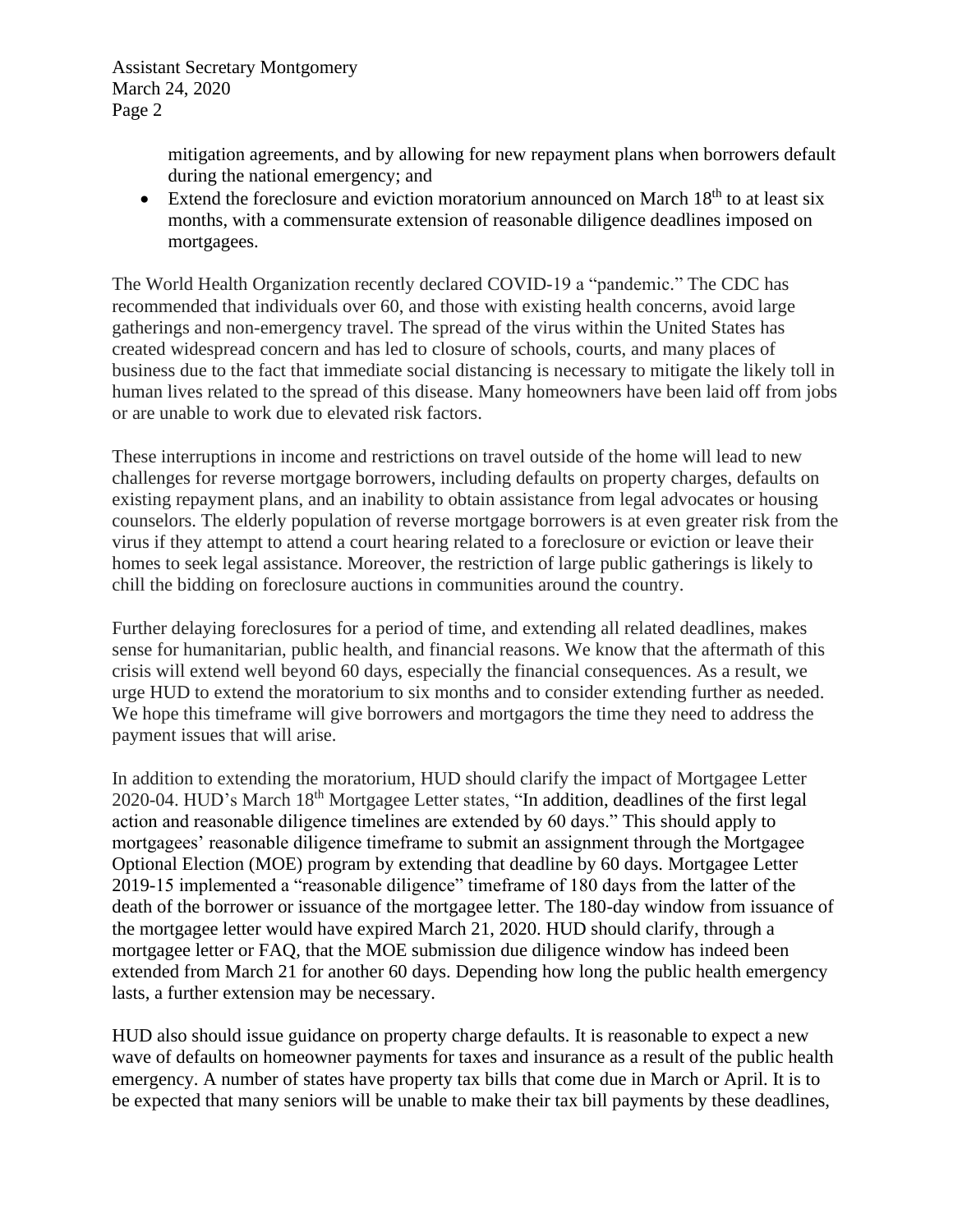Assistant Secretary Montgomery March 24, 2020 Page 2

whether because of illness, loss of income, or the fact that it is not safe for them to leave their homes to travel to the taxing authority's offices. Some states and localities are discussing extensions of the deadlines due to the public emergency. HUD should direct mortgagees not to advance any property tax payments if the taxing authority in question has granted a broad extension or tax foreclosure moratorium related to the crisis or has approved an individual grace period or payment plan with the particular borrower. In such a situation, the taxes should not be deemed delinquent, and a servicer should not advance the funds.<sup>1</sup> Advancing payments in this circumstance would unnecessarily increase homeowners' debts and cause avoidable foreclosures. When taxes go unpaid and no extension has been granted by the taxing authority, mortgagees should advance the charges but should be given an additional six-month delay in taking the first legal action to foreclose, and should be encouraged to make use of all available home retention options to help the borrower cure the default over time.

Finally, many reverse mortgage borrowers who are presently attempting to obtain a repayment plan or who are active in a repayment plan to cure a property charge default may struggle as a result of the pandemic. HUD should direct servicers to extend any deadline to accept a repayment plan through 60 days after the conclusion of the public health emergency. HUD also should instruct servicers to allow borrowers who may default on a repayment plan to be considered for a new or recalculated payment plan, regardless of whether they owe more than \$5,000 in arrears.

In response to this pandemic, government agencies and municipalities have taken significant steps to address the serious health concerns. We commend HUD for taking the crucial first step of imposing a foreclosure and eviction moratorium, but more assistance is needed to adequately protect borrowers through this crisis, and we ask that the agency take these further steps to protect reverse mortgage borrowers. If you have any questions, please reach out to Alys Cohen at [acohen@nclc.org](mailto:acohen@nclc.org) or Sarah Mancini at [smancini@nclc.org.](mailto:smancini@nclc.org)

Sincerely,

The National Consumer Law Center (on behalf of its low-income clients) Americans for Financial Reform Education Fund Atlanta Legal Aid Society, Inc. California Reinvestment Coalition Center for Community Progress Center for NYC Neighborhoods Coast to Coast Legal Aid of South Florida Community Legal Services (Philadelphia, PA) Connecticut Fair Housing Center Consumer Action Consumer Federation of America Empire Justice Center

<sup>&</sup>lt;sup>1</sup> Mortgagee Letter 2018-08 at 2 (Oct. 22, 2018) (defining taxes as "current" when they are paid prior to delinquency as defined by the local taxing authority).